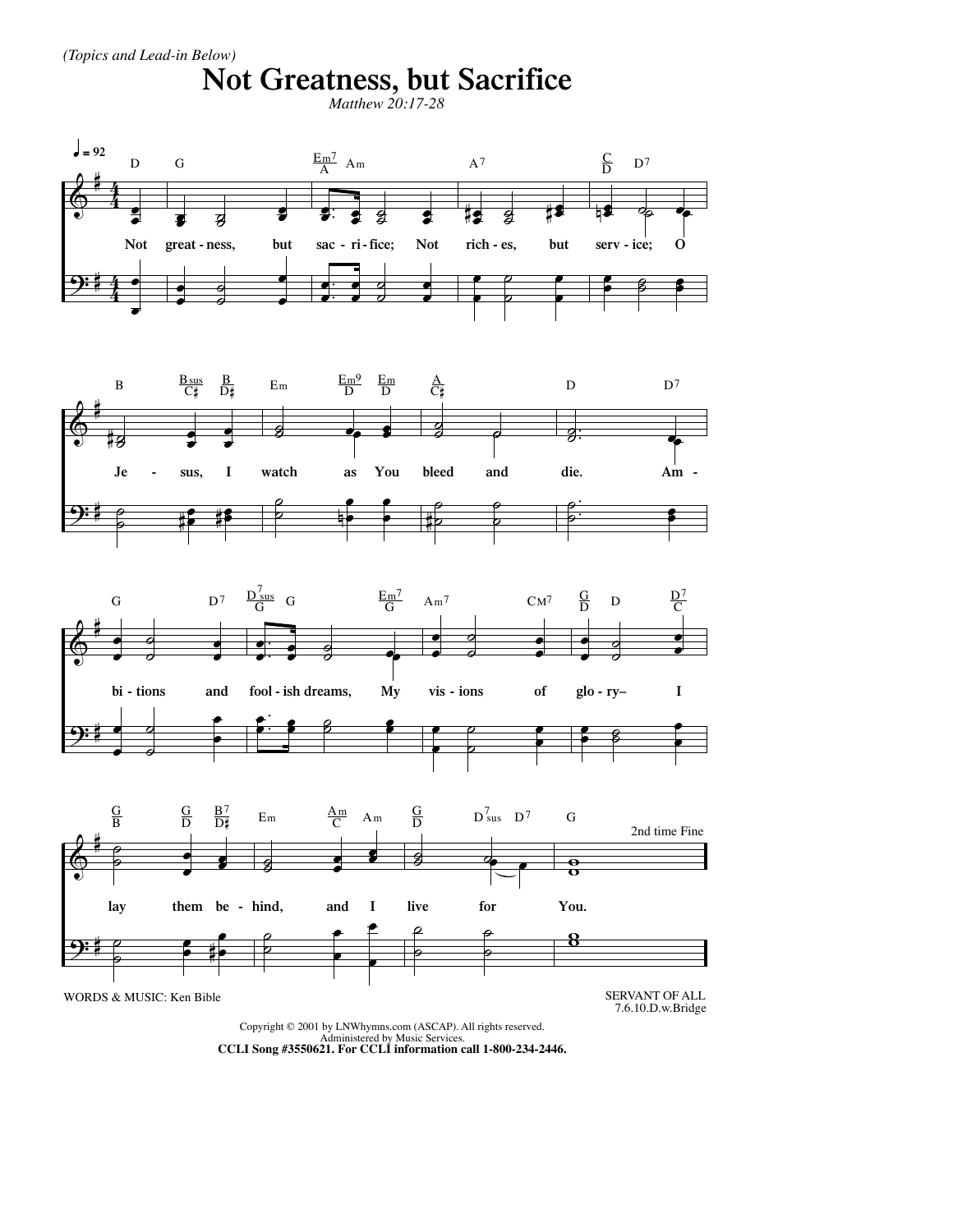

TOPICS: Jesus' Suffering & Death; Lent-Easter; Serving in Christ's Name; Suffering for Christ

LEAD-IN: *Jesus called them together and said, "You know that the rulers of the Gentiles lord it over them, and their high officials exercise authority over them. Not so with you. Instead, whoever wants to become great among you must be your servant, and whoever wants to be first must be your slave–just as the Son of Man did not come to be served, but to serve, and to give his life as a ransom for many."*  (Matthew 20:25-28, NIV)